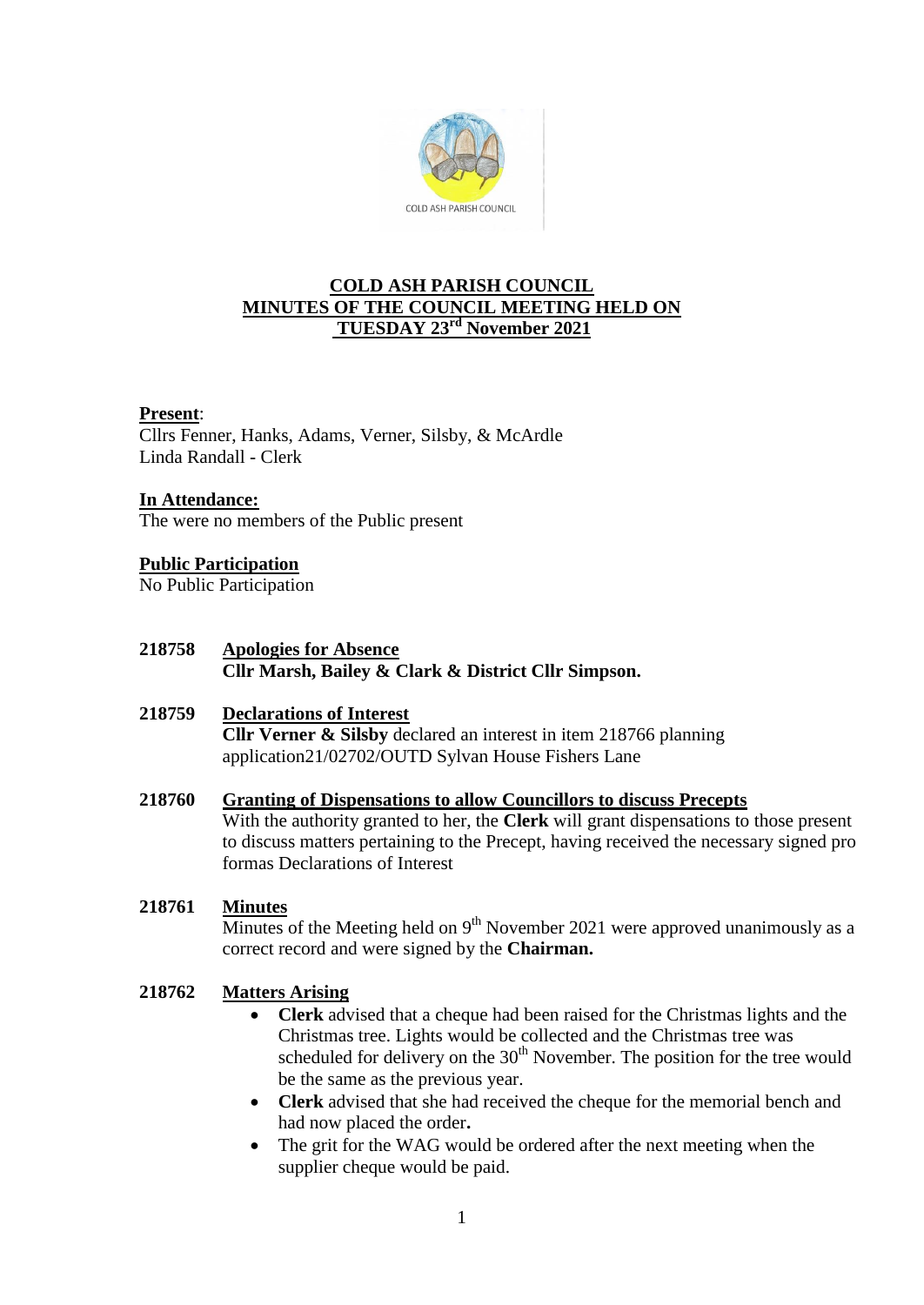#### **218763 Memorial Bench**

All Councillors agreed that the position for another memorial bench would be at the rear hedge between two trees, next to the tennis courts. **Cler**k would advise the resident.

### **218764**

## **WAG – Sheep Field**

**Cllr McArdle** advised the Councillors that grazing field 1 was now very overgrown. No sheep had been in the field for two years. The site needed clearing and repairs carried out on fencing should sheep be put back in the field. He suggested he met with the current tenant to discuss options. **Cllr McArdle** suggested that as this was a large area maybe the Parish Council should consider using part as a reflection garden as the views were some of the best in the Parish. He advised that work would need to be carried out to repair fences and install gates, but felt this was a worthwhile project. The Parish Councillors supported **Cllr McArdle** in assessing the situation. Further discussion would take place at a future meeting.

#### **218765 Platinum Picnic 2022**

Councillors agreed to a cheque for the Punch & Judy deposit to be signed and sent to the organiser of the Platinum Jubilee picnic in 2022. **Clerk** would arrange this.

#### **218766 Planning Matters**

### **a) Planning Applications**

 **21/02765/HOUSE** 3 Malta Cottages Ashmore Green RG18 9EZ - *Single Storey Rear Extension* **No Objection – Unanimous**

 *Cllr Verner & Silsby declared an interest in the following application*

**21/02702/OUTD** Sylvan House Fishers Lane RG18 9NG *- Outline Application for serviced self-build plot at land adjacent to Sylvan House, Fishers Lane, Cold Ash. Matters to be considered: Access and Layout.* **No Objection Subject to conditional consents:-**

- **• Mature trees not to be felled**
- **• Construction vehicles parked on site and not on Fishers Lane**
- **• Access to property meeting with Highways requirements**

**21/02811/HOUSE Adjacent to Parish** Sanctuary Wood Slanting Hill Hermitage RG18 8QG - *Retrospective application for relocated driveway with post and rail fencing and automatic five bar gate* **No Comment**

### **b) Planning Decisions** –

 **21/02314/HOUSE** Tullamore Stoney Lane Ashmore Green - Single storey rear extension. **APPROVED** *Previous Parish Council Comments NO OBJECTION - UNANIMOUS* 

**21/02494/PASSHE** 45 Huntingdon Gardens Newbury - Rear extension, I I infill to provide enlarged kitchen; with hipped roof detail and 3no Velux type roof lights. Rear extension to existing conservatory and change in roof type to create 'sun room' with improved functionality. New roof will be clad in tiles to closely match the existing; walls to be constructed in clay